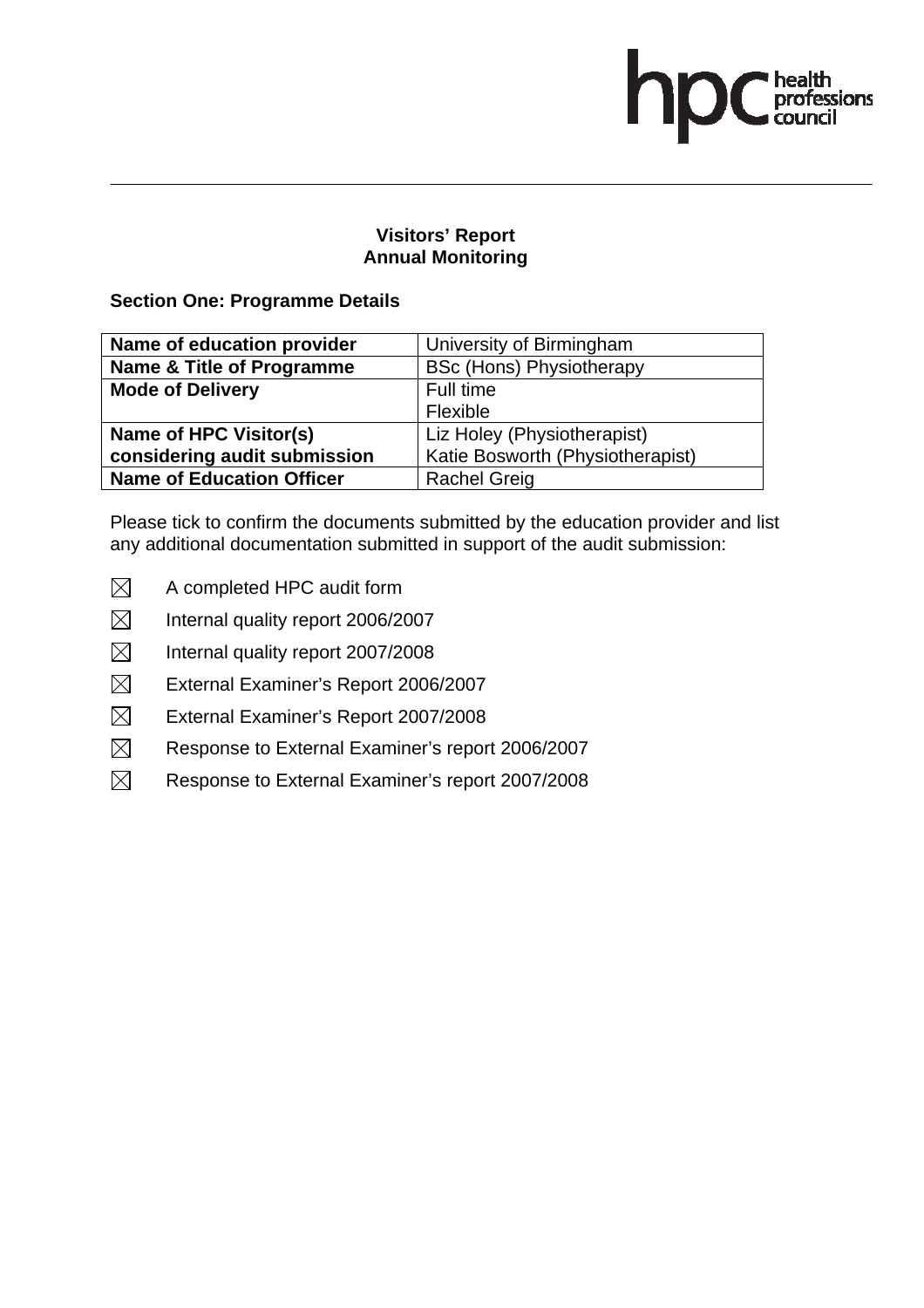Please select one of the following recommendations to the Education & Training Committee–

 $\Box$  The following documentation is requested (please list below) before a final recommendation can be made -

 $\boxtimes$  The programme continues to meet the Standards of Education and Training. Upon successful completion, students will meet the Standards of Proficiency.

 $\Box$  An Approvals visit is required to consider the following Standards of Education and Training - SET 1, SET 2, SET 3, SET 4, SET 5 & SET 6 (delete as appropriate)

*(Details of the rationale behind this decision and the focus for the suggested visit should be listed on the following page)* 

### **Visitors' signatures:**

**Name:** Liz Holey

**Date:** 21 September 2009

**Name:** Katie Bosworth

**Date:** 21 September 2009

| <b>Date</b> | Ver. | Dept/Cmte | Doc Type   | Title                        | <b>Status</b> | Int. Aud. |
|-------------|------|-----------|------------|------------------------------|---------------|-----------|
| 2009-09-22  | a    | EDU       | <b>APV</b> | AM Report - Birmingham - BSc | Final         | Public    |
|             |      |           |            | (Hons) PH - FT, flexible     | DD: None      | RD: None  |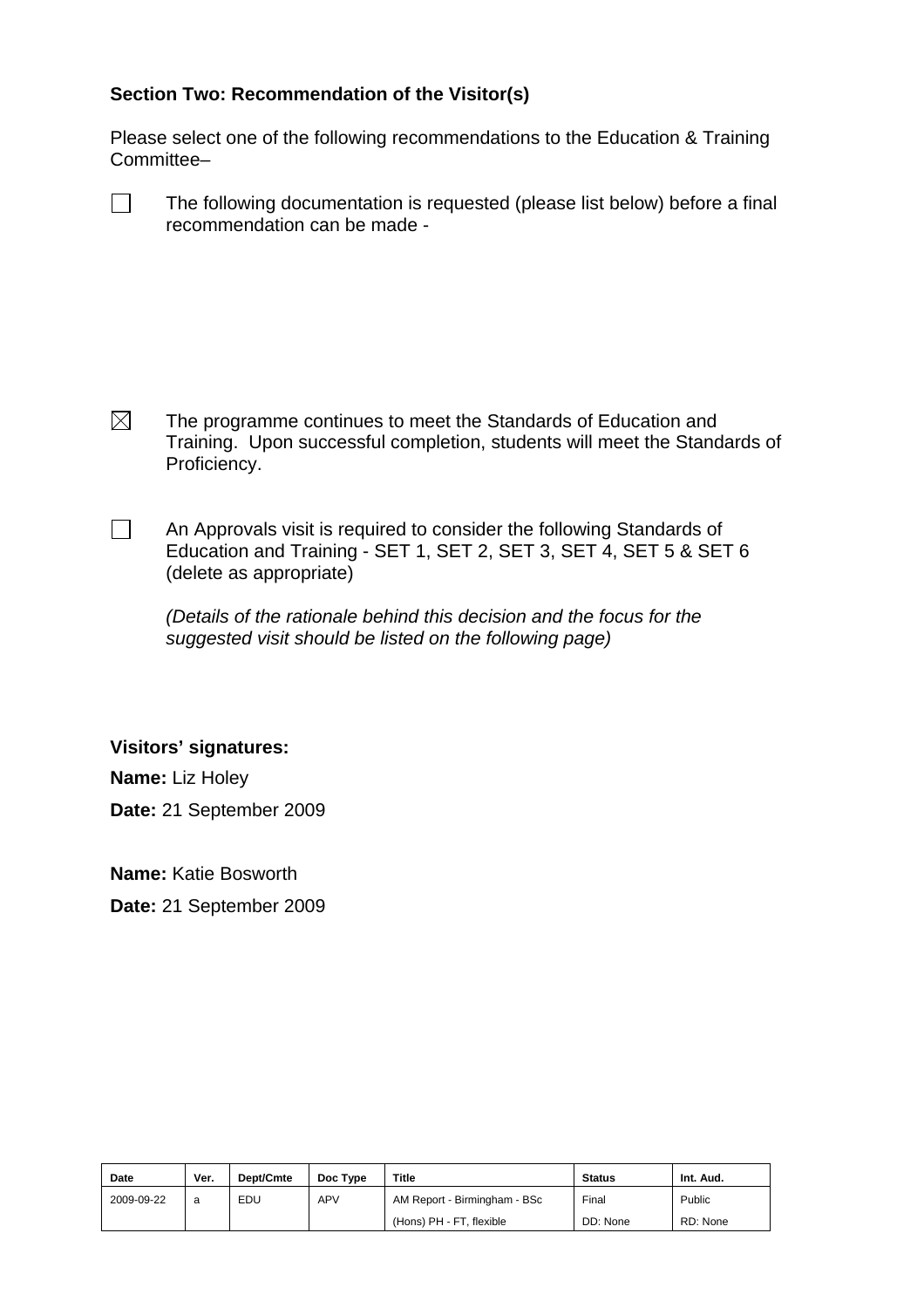# <sup>'</sup> health<br>professions<br>council

## **Visitors' Report Annual Monitoring**

## **Section One: Programme Details**

| Name of education provider       | <b>University College London</b>  |
|----------------------------------|-----------------------------------|
| Name & Title of Programme        | <b>BSc (Hons) Speech Sciences</b> |
| <b>Mode of Delivery</b>          | Full time                         |
| Name of HPC Visitor(s)           | Catherine Mackenzie (Speech and   |
| considering audit submission     | language therapist)               |
|                                  | Jeanette Seaman (Speech and       |
|                                  | language therapist)               |
| <b>Name of Education Officer</b> | Mandy Hargood                     |

- $\boxtimes$  A completed HPC audit form
- $\boxtimes$  Internal quality report 2006/2007
- $\boxtimes$  Internal quality report 2007/2008
- $\boxtimes$  External Examiner's Report 2006/2007
- $\boxtimes$  External Examiner's Report 2007/2008
- $\boxtimes$  Response to External Examiner's report 2006/2007
- $\boxtimes$  Response to External Examiner's report 2007/2008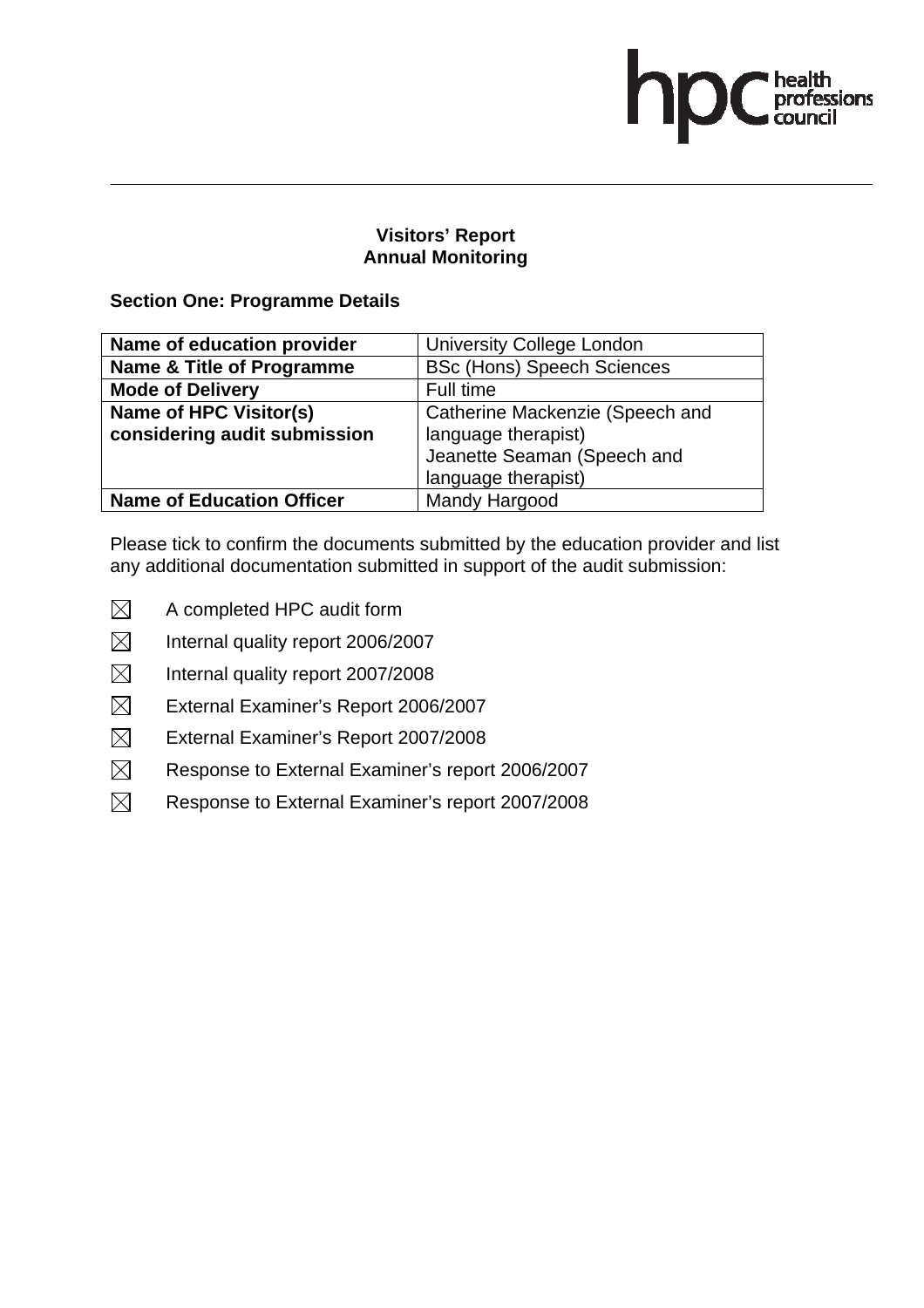Please select one of the following recommendations to the Education & Training Committee–

 $\Box$  The following documentation is requested (please list below) before a final recommendation can be made -

 $\boxtimes$  The programme continues to meet the Standards of Education and Training. Upon successful completion, students will meet the Standards of Proficiency.

 $\Box$  An Approvals visit is required to consider the following Standards of Education and Training - SET 1, SET 2, SET 3, SET 4, SET 5 & SET 6 (delete as appropriate)

*(Details of the rationale behind this decision and the focus for the suggested visit should be listed on the following page)* 

### **Visitors' signatures:**

**Name**: Catherine Mackenzie

**Date:** 30 August 2009

**Name:** Jeanette Seaman

**Date:** 31 August 2009

| <b>Date</b> | Ver. | Dept/Cmte | Doc Type   | Title                      | <b>Status</b> | Int. Aud. |
|-------------|------|-----------|------------|----------------------------|---------------|-----------|
| 2009-09-22  | a    | EDU       | <b>APV</b> | AM Visitors Report UCL BSc | Final         | Public    |
|             |      |           |            | (Hons) SLT FT              | DD: None      | RD: None  |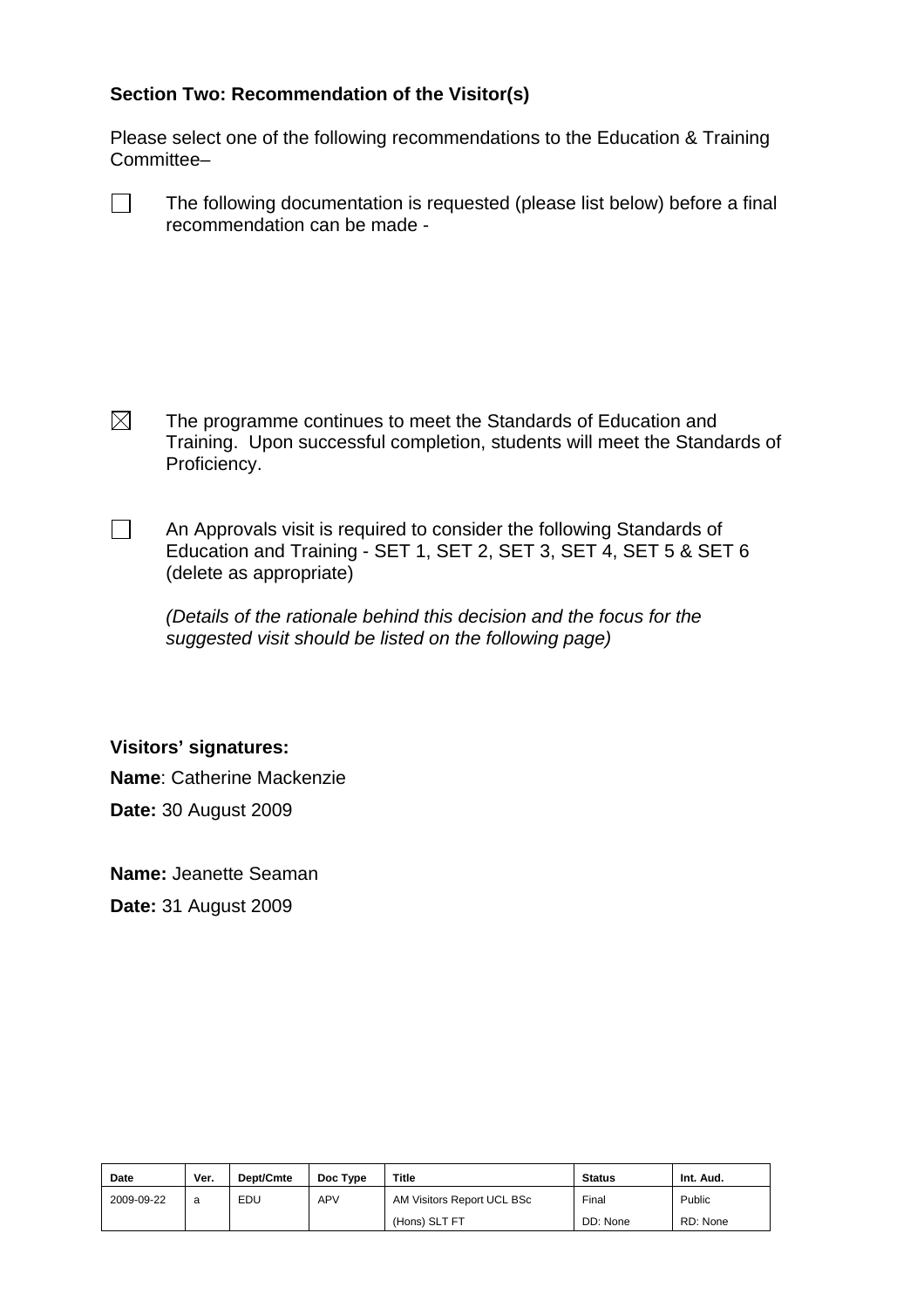# <sup>'</sup> health<br>professions<br>council

## **Visitors' Report Annual Monitoring**

## **Section One: Programme Details**

| Name of education provider       | <b>University College London</b> |
|----------------------------------|----------------------------------|
| Name & Title of Programme        | MSc Speech and Language Sciences |
| <b>Mode of Delivery</b>          | Full time                        |
| Name of HPC Visitor(s)           | Catherine Mackenzie (Speech and  |
| considering audit submission     | language therapist)              |
|                                  | Jeanette Seaman (Speech and      |
|                                  | language therapist)              |
| <b>Name of Education Officer</b> | Mandy Hargood                    |

- $\boxtimes$  A completed HPC audit form
- $\boxtimes$  Internal quality report 2006/2007
- $\boxtimes$  Internal quality report 2007/2008
- $\boxtimes$  External Examiner's Report 2006/2007
- $\boxtimes$  External Examiner's Report 2007/2008
- $\boxtimes$  Response to External Examiner's report 2006/2007
- $\boxtimes$  Response to External Examiner's report 2007/2008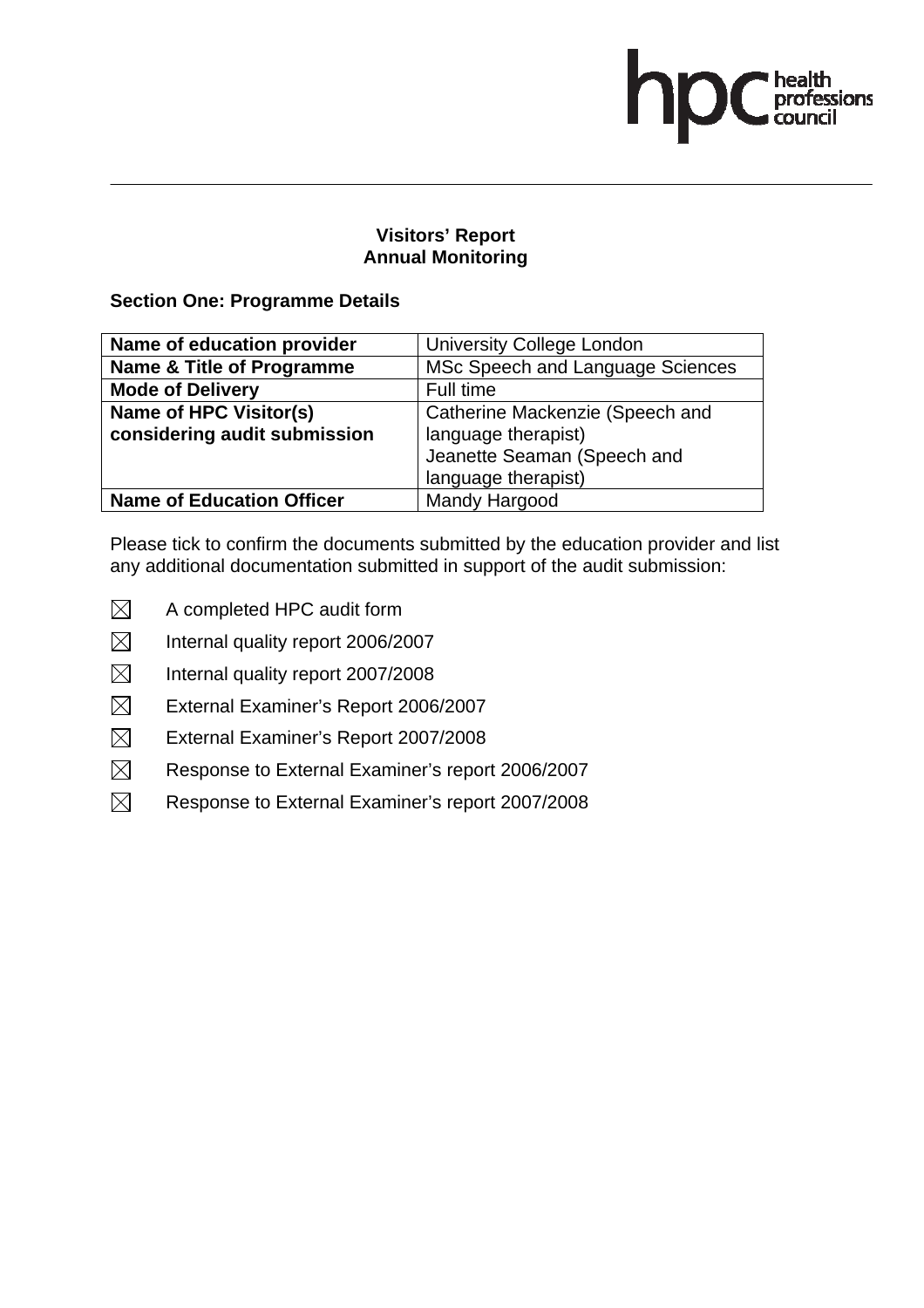Please select one of the following recommendations to the Education & Training Committee–

 $\Box$  The following documentation is requested (please list below) before a final recommendation can be made -

 $\boxtimes$  The programme continues to meet the Standards of Education and Training. Upon successful completion, students will meet the Standards of Proficiency.

 $\Box$  An Approvals visit is required to consider the following Standards of Education and Training - SET 1, SET 2, SET 3, SET 4, SET 5 & SET 6 (delete as appropriate)

*(Details of the rationale behind this decision and the focus for the suggested visit should be listed on the following page)* 

**Visitors' signatures: Name: Catherine Mackenzie Date: 30 August 2009** 

**Name: Jeanette Seaman** 

**Date: 31 August 2009** 

| <b>Date</b> | Ver. | Dept/Cmte | Doc Type   | <b>Title</b>                   | <b>Status</b> | Int. Aud. |
|-------------|------|-----------|------------|--------------------------------|---------------|-----------|
| 2009-09-22  | a    | EDU       | <b>APV</b> | AM Visitors Report UCL MSc SLT | Final         | Public    |
|             |      |           |            | FT                             | DD: None      | RD: None  |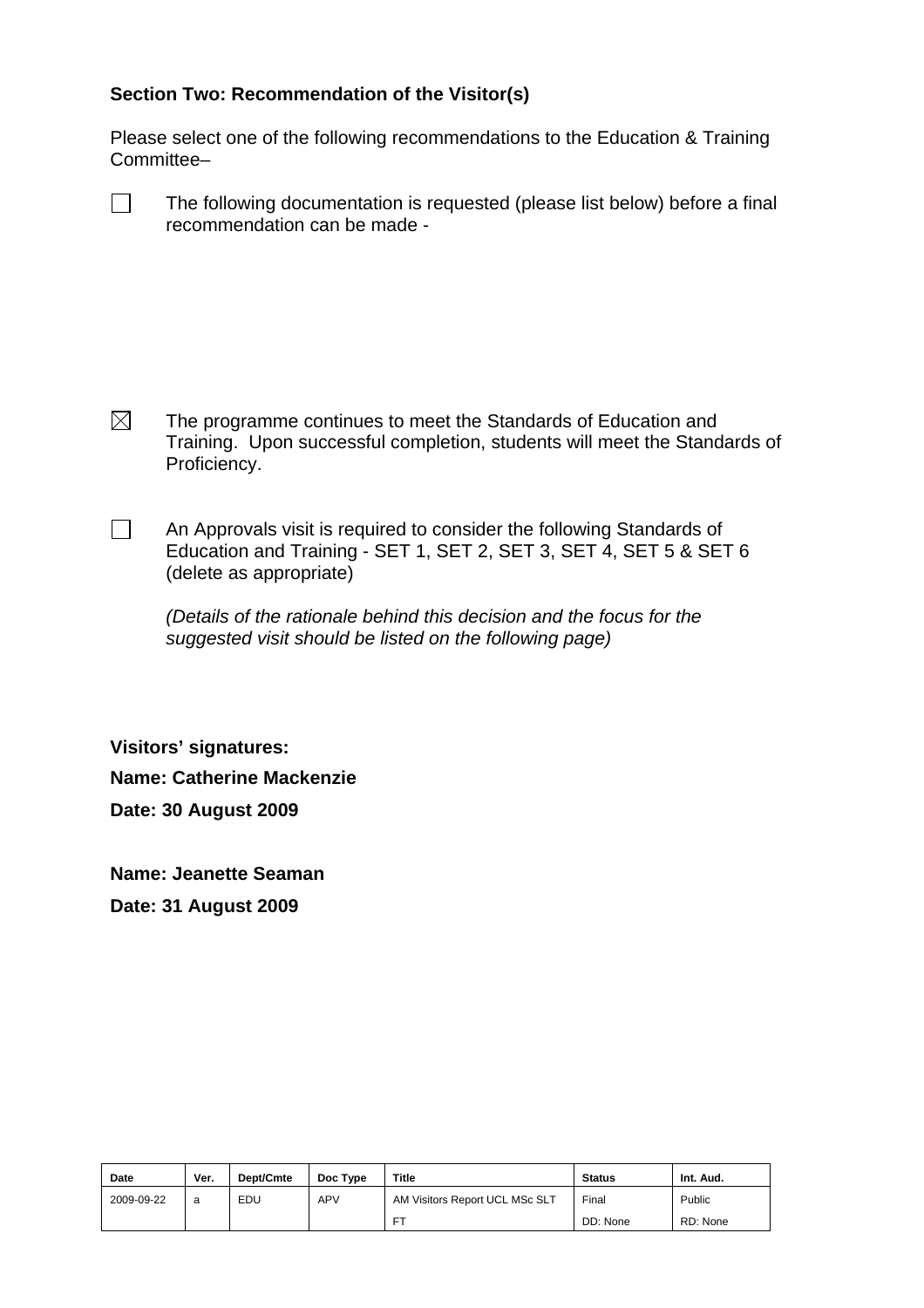health<br>professions<br>council

## **Section One: Programme Details**

| Name of education provider       | University of East Anglia       |
|----------------------------------|---------------------------------|
| Name & Title of Programme        | <b>BSc (Hons) Physiotherapy</b> |
| <b>Mode of Delivery</b>          | Full time                       |
| Name of HPC Visitor(s)           | Liz Holey (Physiotherapy)       |
| considering audit submission     | Katie Bosworth (Physiotherapy)  |
| <b>Name of Education Officer</b> | <b>Rachel Greig</b>             |

- $\boxtimes$  A completed HPC audit form
- $\boxtimes$  Internal quality report 2006/2007
- $\boxtimes$  Internal quality report 2007/2008
- $\boxtimes$  External Examiner's Report 2006/2007
- $\boxtimes$  External Examiner's Report 2007/2008
- $\boxtimes$  Response to External Examiner's report 2006/2007
- $\boxtimes$  Response to External Examiner's report 2007/2008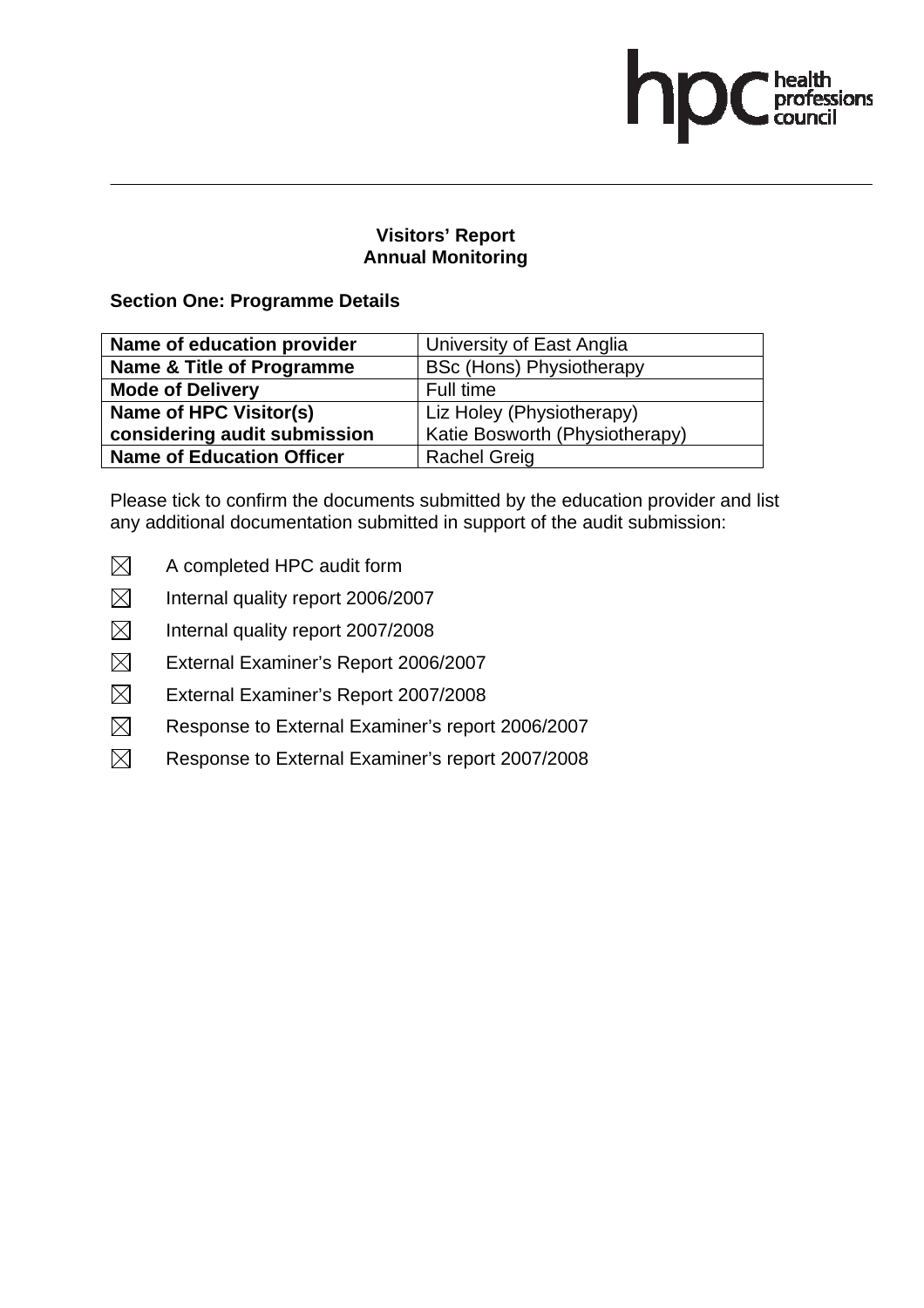Please select one of the following recommendations to the Education & Training Committee–

 $\Box$  The following documentation is requested (please list below) before a final recommendation can be made -

 $\boxtimes$  The programme continues to meet the Standards of Education and Training. Upon successful completion, students will meet the Standards of Proficiency.

 $\Box$  An Approvals visit is required to consider the following Standards of Education and Training - SET 1, SET 2, SET 3, SET 4, SET 5 & SET 6 (delete as appropriate)

*(Details of the rationale behind this decision and the focus for the suggested visit should be listed on the following page)* 

### **Visitors' signatures:**

**Name:** Liz Holey

**Date:** 21 September 2009

**Name:** Katie Bosworth

**Date:** 21 September 2009

| <b>Date</b> | Ver. | Dept/Cmte | Doc Type   | <b>Title</b>                    | <b>Status</b> | Int. Aud. |
|-------------|------|-----------|------------|---------------------------------|---------------|-----------|
| 2009-09-22  | a    | EDU       | <b>APV</b> | AM Report - UEA - BSc (Hons) PH | Final         | Public    |
|             |      |           |            | - FT                            | DD: None      | RD: None  |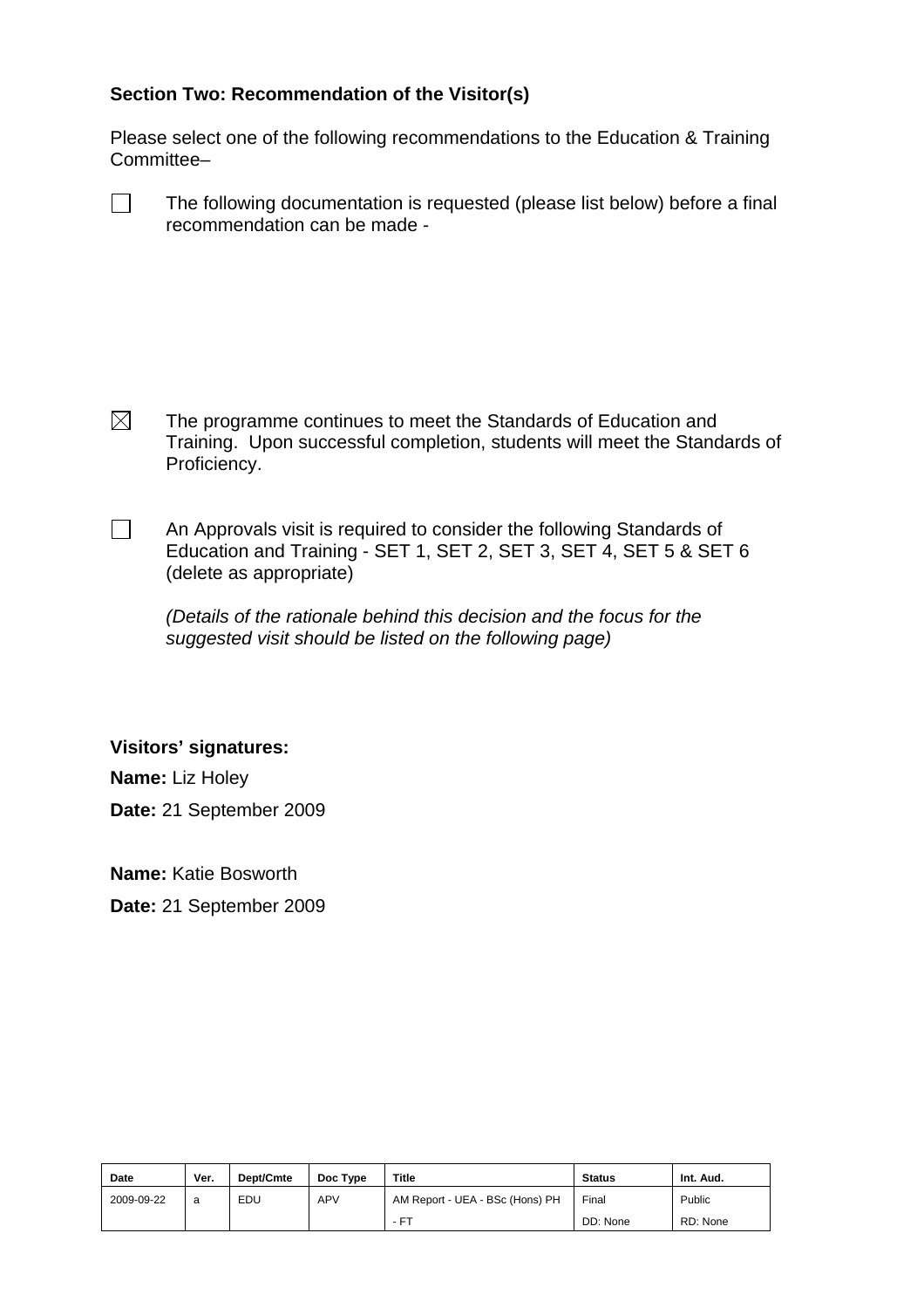health<br>professions<br>council

## **Section One: Programme Details**

| Name of education provider       | University of East Anglia        |
|----------------------------------|----------------------------------|
| Name & Title of Programme        | <b>MSc Physiotherapy</b>         |
| <b>Mode of Delivery</b>          | Full time                        |
| Name of HPC Visitor(s)           | Liz Holey (Physiotherapist)      |
| considering audit submission     | Katie Bosworth (Physiotherapist) |
| <b>Name of Education Officer</b> | <b>Rachel Greig</b>              |

- $\boxtimes$  A completed HPC audit form
- $\boxtimes$  Internal quality report 2006/2007
- $\boxtimes$  Internal quality report 2007/2008
- $\boxtimes$  External Examiner's Report 2006/2007
- $\boxtimes$  External Examiner's Report 2007/2008
- $\boxtimes$  Response to External Examiner's report 2006/2007
- $\boxtimes$  Response to External Examiner's report 2007/2008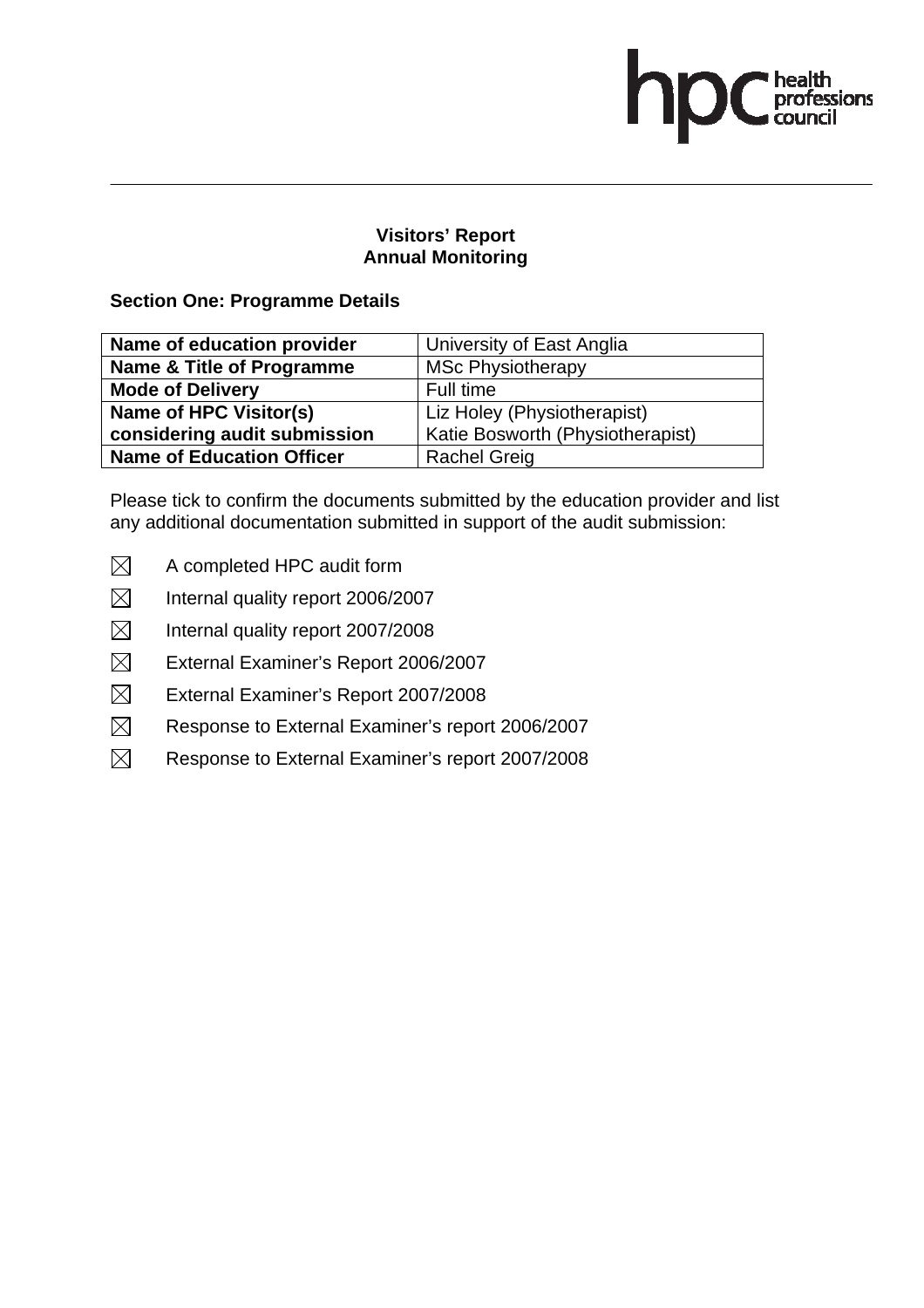Please select one of the following recommendations to the Education & Training Committee–

 $\Box$  The following documentation is requested (please list below) before a final recommendation can be made -

 $\boxtimes$  The programme continues to meet the Standards of Education and Training. Upon successful completion, students will meet the Standards of Proficiency.

 $\Box$  An Approvals visit is required to consider the following Standards of Education and Training - SET 1, SET 2, SET 3, SET 4, SET 5 & SET 6 (delete as appropriate)

*(Details of the rationale behind this decision and the focus for the suggested visit should be listed on the following page)* 

**Visitors' signatures:** 

**Name:** Liz Holey

**Date:** 8 October 2009

**Name:** Katie Bosworth

**Date:** 8 October 2009

| <b>Date</b> | Ver. | Dept/Cmte | Doc Type   | <b>Title</b>                  | <b>Status</b> | Int. Aud. |
|-------------|------|-----------|------------|-------------------------------|---------------|-----------|
| 2009-10-08  | a    | EDU       | <b>APV</b> | AM Report - UEA - MSc PH - FT | Final         | Public    |
|             |      |           |            |                               | DD: None      | RD: None  |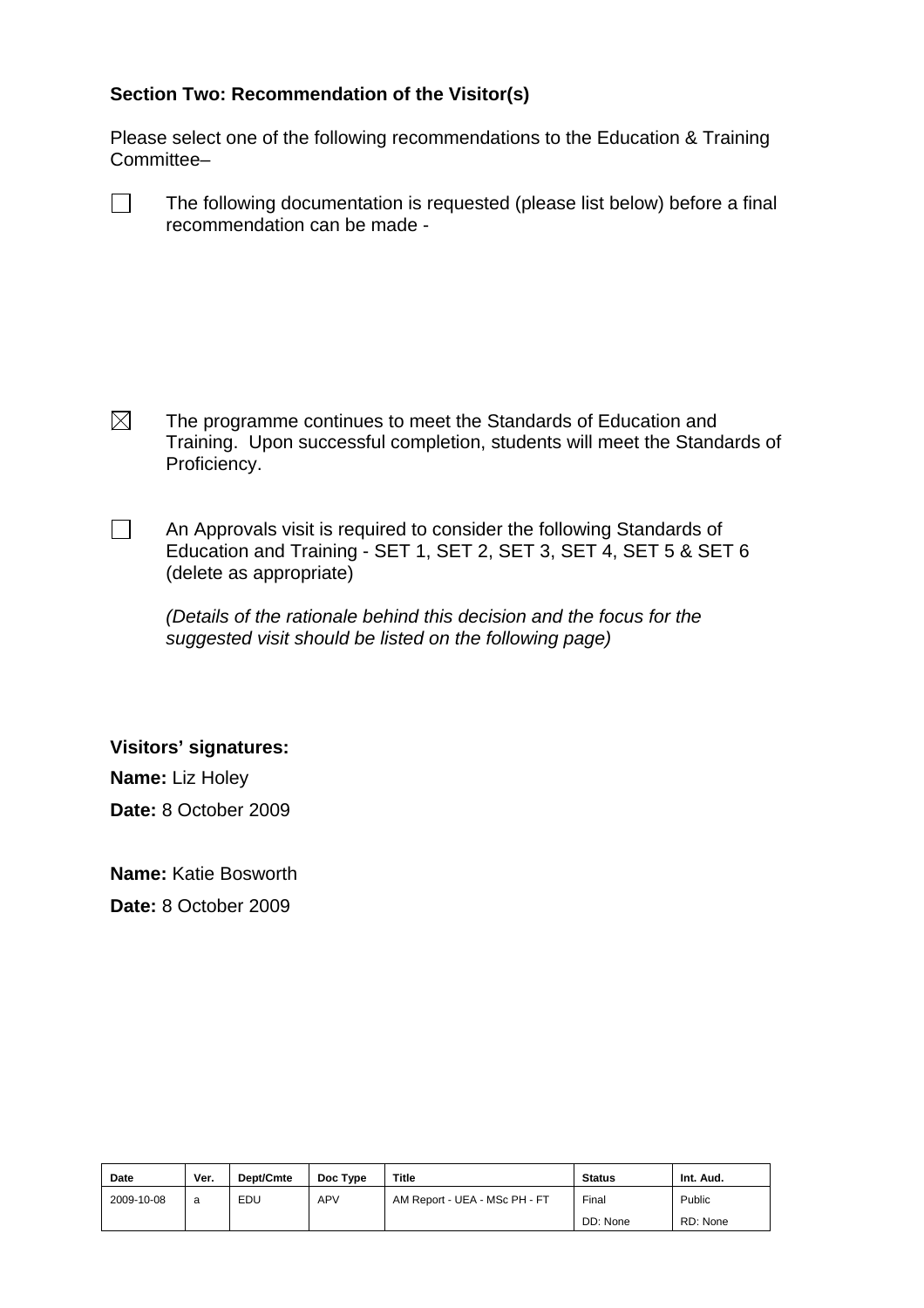health<br>professions<br>council

## **Section One: Programme Details**

| Name of education provider       | University of Manchester       |
|----------------------------------|--------------------------------|
| Name of awarding institution     | N/A                            |
| (if different from education     |                                |
| provider)                        |                                |
| Name & Title of Programme        | BSc (Hons) Speech and Language |
|                                  | Therapy                        |
| <b>Mode of Delivery</b>          | Full time                      |
| <b>Name of HPC Visitor(s)</b>    | Aileen Patterson (Speech and   |
| considering audit submission     | language therapist)            |
|                                  | Elspeth McCartney (Speech and  |
|                                  | language therapist)            |
| <b>Name of Education Officer</b> | <b>Brendon Edmonds</b>         |

- $\boxtimes$  A completed HPC audit form
- $\boxtimes$  Internal quality report 2006/2007
- $\boxtimes$  Internal quality report 2007/2008
- $\boxtimes$  External Examiner's Report 2006/2007
- $\boxtimes$  External Examiner's Report 2007/2008
- $\boxtimes$  Response to External Examiner's report 2006/2007
- $\boxtimes$  Response to External Examiner's report 2007/2008